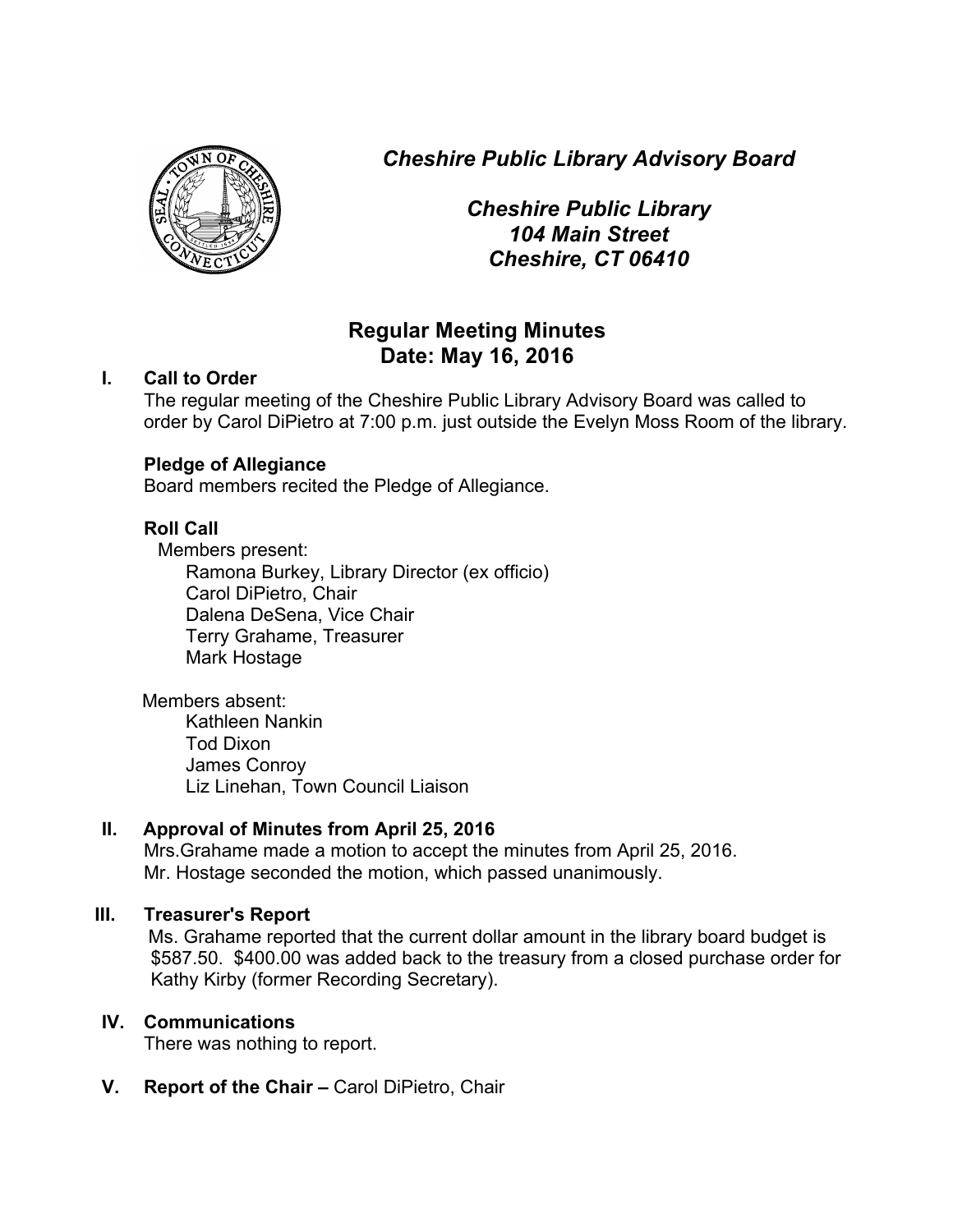Mrs. DiPietro mentioned that she read a newspaper article that the Hamden Library has reduced its hours including Saturdays due to a lack of staff.

### VI. **Report of the Library Director –** Ramona Burkey presented her report. **Technology**

The town will be purchasing and installing security cameras, inside and outside at multiple locations including the library. A vendor has been selected. Payment for the cameras will come from the police department's budget.

### **Programs and Services**

This year's summer reading program theme is "On Your Mark, Get Set, Read!" Physical fitness will be encouraged for all ages. Staff member Laurie Lee, has created original artwork to emphasize the theme. The artwork will be printed on the t-shirts.

#### **Personnel**

The Senior Librarian position (in charge of Circulation and Technical Services) has been filled. Sandra Hernandez will begin work on May 26, 2016 and comes to Cheshire from the Fair Haven Branch of the New Haven Free Public Library. A professional development morning for staff will be held on May  $27<sup>th</sup>$ . The library will be closed from 9:00 a.m. until 1:00 p.m. and will be open from 1:00 p.m. to 5:00 p.m. Signs and announcements are in place for this.

The library will be closed on May 30th in observance of Memorial Day. The library will be open on Saturday mornings during the summer from 9:00 a.m. until 1:00 p.m., July 9 through August 27. Library staff will participate in the Memorial Day parade.

### **Financial**

There was nothing new to report other than approval of the state budget which will impact municipalities going forward. There has been a \$600,000 cut in state aid money to the Town of Cheshire.

#### **Buildings and Grounds**

The exterior library sign should be installed by the end of summer. The Capital Expenditure Request for Phase 2 for reconfiguration of the library interior will be submitted soon. Phase 2 will address the upper and lower levels of the library. The State Library is providing a grant for \$250,000. The Capital Expenditure Request will match this amount for a total cost of \$500,000. Once the local funding is secured, the project must get the go-ahead from the State Bond Commission.

The HVAC unit for the Mary Baldwin Room will be replaced this summer. The issues with temperature swings especially during the summer will be resolved. This issue has been going on for 2 decades.

#### **Policies and Planning**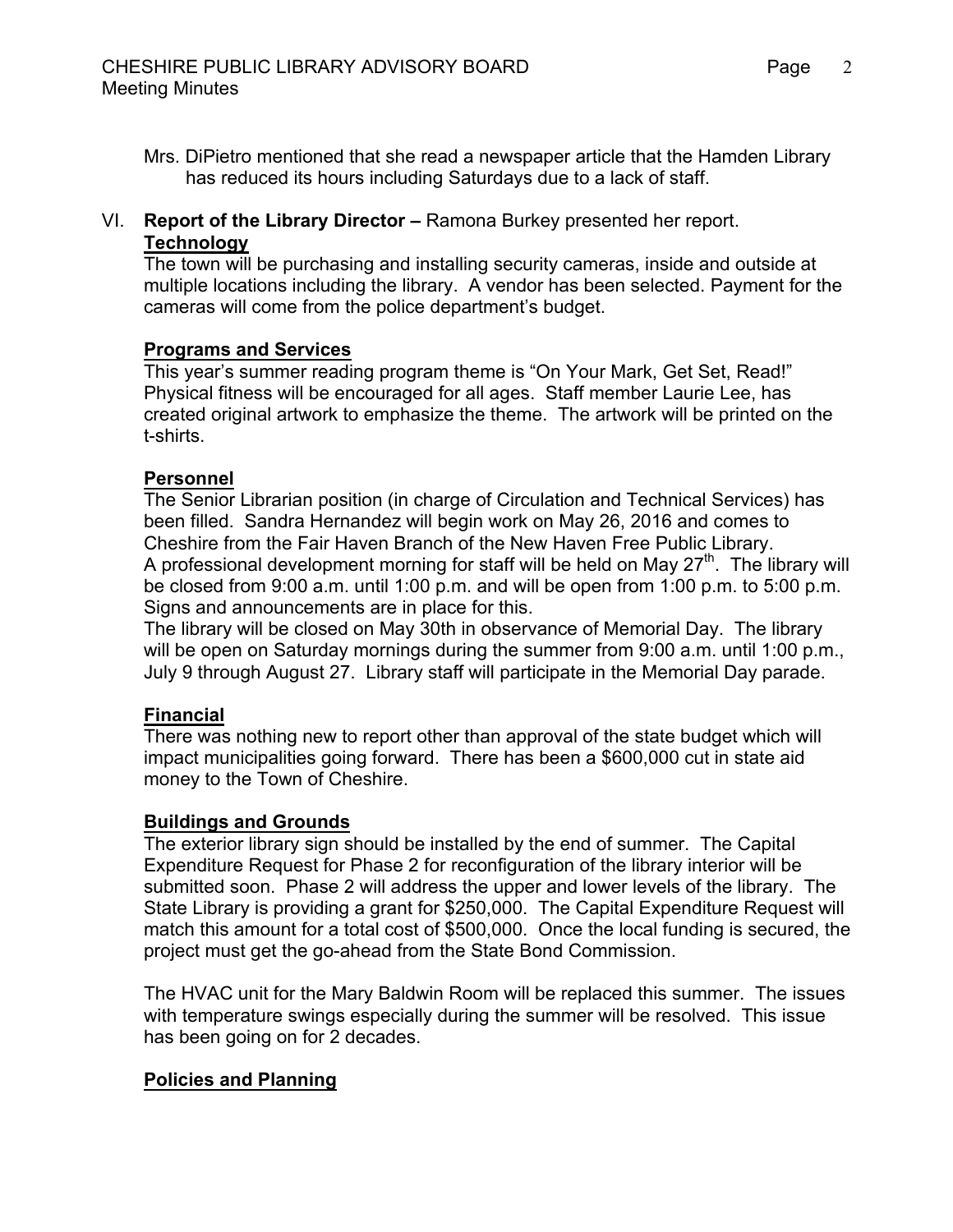Mrs. Burkey will be meeting with the Ordinance Review Committee on May 18 to review the ordinance governing library funds. The library fine for video materials is \$2.00 per day. This creates problems regarding affordability; overdue fines add up for unreturned items. Patrons also become concerned when they learn that the money from the fines goes into the town's general fund and not to the library. Approximately \$40,000 is accumulated from library fines each year; all of that goes to the general fund. To date, the fine for adult books is 15 cents per day and 10 cents per day for children.

Mrs. Burkey will propose to get the fees to a more workable level for video material. The \$2.00 fee is too high and deters people from using the library. In addition, advanced technology such as streaming has reduced the demand for DVDs. An approval of lower fines may facilitate bringing patrons back to the library. Mrs. Burkey is finalizing the renewal of the library's Strategic Plan. She distributed draft copies of the plan to the Board members and asked them to review it so that it can be discussed/approved at the meeting in June. Mrs. DiPietro will add this as an agenda item under New Business for the June meeting. The core of the strategic plan focuses on lifelong learning, community engagement, and personalized services. The emphasis will be will on "turning outward" with more invovement in community outreach through participation in local activities, committees and organizations.

### **Other**

The Friends of the Library invited the Library Board members to their Annual Meeting and election of officers on Monday, May 16 at 7:30 p.m. in the Mary Baldwin Room. Please see Ramona Burkey to renew membership for the year, or complete an application envelope in the lobby.

Please mark your calendars for the next **Supporter Appreciation Reception on the evening of Wednesday, October 19, 2016 at 6:00 p.m.** The library takes the opportunity during the reception to thank the board members, Friends, volunteers, donors, and everyone who contributes to make the library an excellent resource for the community.

*Please see our monthly calendar at www.cheshirelibrary.org for a full listing of library programs and events.*

#### VII. **Unfinished Business**

None.

#### VIII. **New Business**

A. Possible recommendations to Town Council to allow alcohol at selection functions on town property.

Mrs. Burkey feels that a policy to allow consumption of alcohol at selected functions on town property would benefit for generating revenue at the library and Artsplace. She gave a brief history explaining that Artsplace has been under her supervision for nearly three years. Prior to this, Artsplace was under the supervision of Parks and Recreation, so consumption of alcohol was allowed with permission from the Director of Parks and Recreation. Artsplace and the